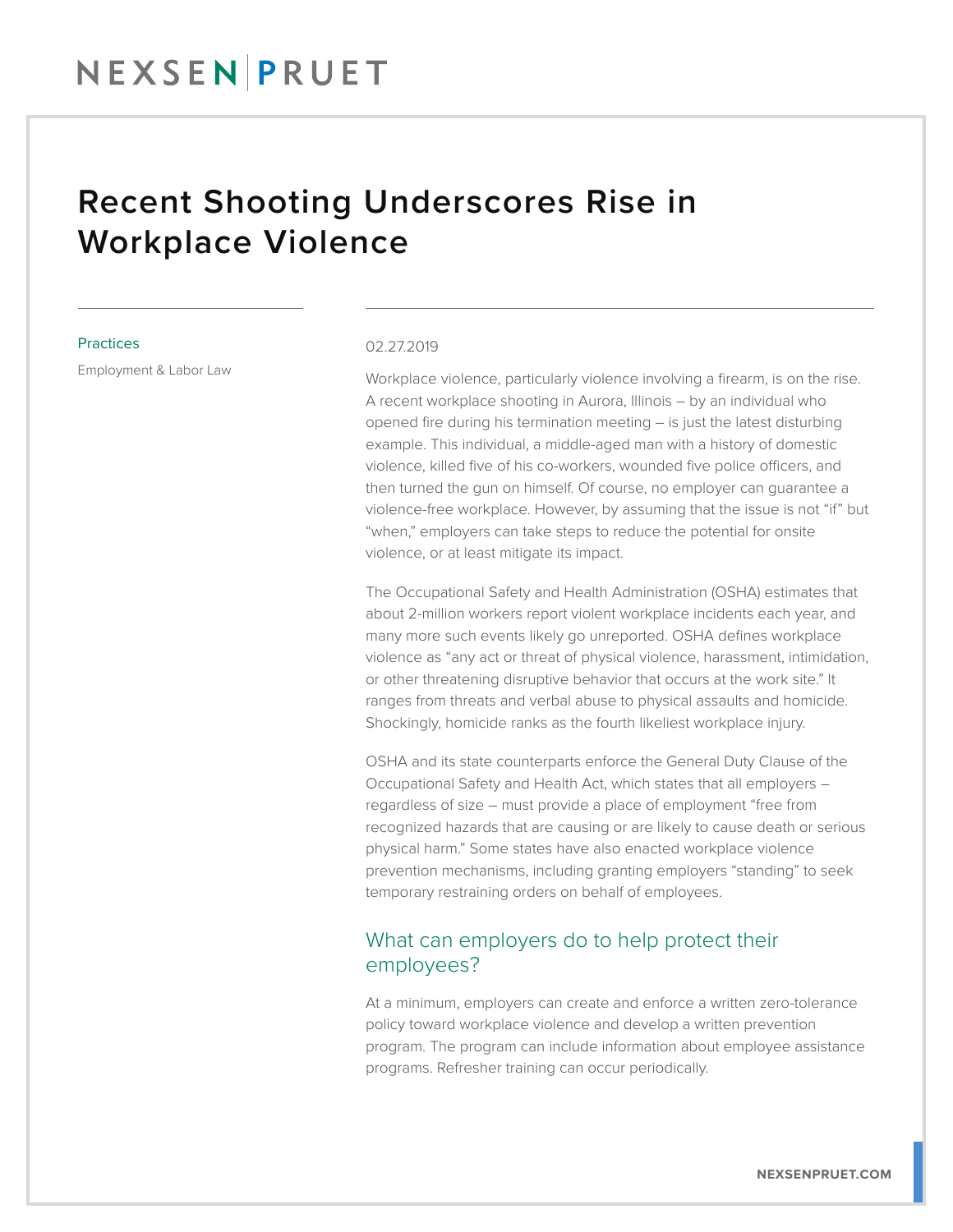# NEXSEN PRUET

Employers can also:

- Encourage employees to report incidents.
- Offer an effective, comfortable, and confidential reporting procedure.
- Provide important telephone numbers for quick reference during a crisis.

• Ensure that employees receive training on emergency exits, alarm systems, and personal security measures.

• Maintain "open door" policies to address simple miscommunications and allow for "venting," and to resolve more serious conflicts.

• Consider bringing in an outside security consultant who can conduct a professional threat assessment and may recommend adding video surveillance, extra lighting, electronic keys, or extra security guards.

### Recognizing and dealing with the warning signs

Preventing violence before it occurs is clearly the ultimate goal. Although no employer can predict all behavior, employers can be aware of the risk factors, including:

- Direct or veiled threats of harm, especially in writing or conveyed over social media.
- Bullying or other aggressive behavior.
- Chronic inability to "get along" with co-workers.

• Sudden mood swings and anger control issues; i.e., "something has changed with this individual."

- An inability to "get over" seemingly minor workplace issues.
- Statements or discussions showing "fascination" with other workplace violence incidents
- especially those involving guns.
- New and major life problems, such as divorce or an unexpected legal issue.
- "Showing off" pictures of a weapon or bringing the actual weapon to the office for display.
- Abrupt changes in work habits, timeliness, or personal grooming.